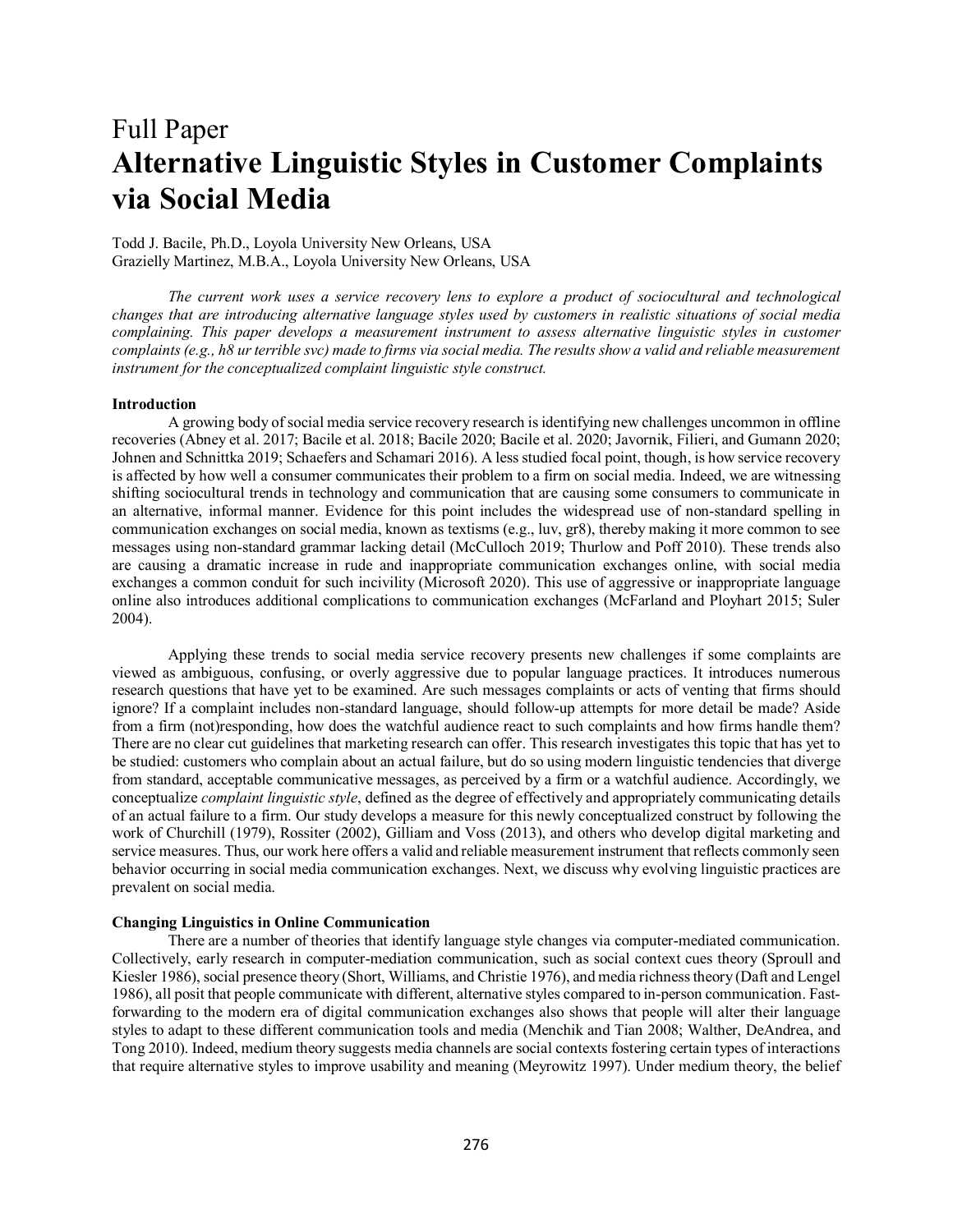is that every medium can be an environment where language use changes in social interactions, such as using diverse linguistics to aid communication.

The potential for consumers to alter their language styles via digital communications is relevant to the current research, with recent linguistic styles evolving via digital infrastructures, platforms, and devices. A trend of advancing communication technology beginning from the mid-1990s to the present day has propelled new and innovative language use in computer-mediated communication. Labels such as netspeak, chatspeak, and textisms were initially linked to the semantics of web-related online discussions, instant messaging, and text messaging, respectively (Rosen et al. 2010; Squires 2010). In particular, *textism* is used here in this research to represent a change in a word's orthographic form as compared to traditional writing (Bernicot et al. 2012). Textisms use a word's misspelling, shortened abbreviations, homophones with letter-number combinations, gestures or utterances (i.e., emoticons) commonly disapproved of under formal language guidelines. In many ways, what is occurring is a spillover effect from consumers becoming conditioned to use informal language in their everyday lives. Consumers' smartphones are personal media channels (Bacile, Ye, and Swilley 2014), which enable informal language use with text conversations between friends and family. This alternative language practice is now becoming common on social media. Thus, in today's environment we are seeing online messaging, publishing tools, the pervasiveness of smartphones, and the popularity of text messaging all driving computer-mediated communication's informal language tendencies to include the use of textisms (McCulloch 2019).

Table 1 lists linguistic practices that are now widely used by some consumers on social media. This changing language phenomenon – and recent occurrence of complaining to firms via social media -- has never been the focus of study. This research fills this gap by developing a construct to represent perceptions of the use of newer linguistic practices in a complaint and recovery context via social media.

| Specific Type of                | галы тууларды алангаа он тикинааты соннишканон ттасиссэ он босна этеми<br>Description |
|---------------------------------|---------------------------------------------------------------------------------------|
| Orthographic Word Form          | (Example)                                                                             |
| All Caps / Block Capitals       | Suggests a louder voice to highlight attention/mood:                                  |
|                                 | (My experience at your store WAS A COMPLETE NIGHTMARE)                                |
| Expressive lengthening          | Adding extra characters to a word for emphasis:                                       |
|                                 | (The service was very slooooooooooooow)                                               |
| Aesthetic typography            | Symbols, multicolored text, upside-down text, or unique fonts for emphasis:           |
|                                 | (The worst experience of my life was at your store today)                             |
| Sparkle punctuation             | A series of keyboard punctuation characters used for emphasis:                        |
|                                 | (You have the $$ <sup>*''*</sup> $\sim$ worst $$ <sup>*''*</sup> $\sim$ service)      |
| Letter/number homophones        | Combining letters and numbers to shorten words:                                       |
|                                 | (2day was the last time I will ever buy from you)                                     |
| Minimalist typography           | A complete lack of punctuation and capitalization when writing:                       |
|                                 | (i was at your store and your cashiers treatment of me was terrible can i talk to     |
|                                 | you about this i may not come back)                                                   |
| Typographical tone of voice     | Using different font styles to convey a feeling or situation:                         |
|                                 | (Your sandwiches used to be the best, but now are terrible)                           |
| Shortenings and Clippings       | Shortened words by deleting the ends or other characters:                             |
|                                 | (My sis bought your new jeans, but the qlty is weak)                                  |
| Misspellings/Phonetic spellings | Misspelling a word to shorten it, based on phonetic sound:                            |
|                                 | (My fone does not work with ur nu app)                                                |
| $#$ (Hashtag)                   | To link to a topic on a platform or add emphasis in a message:                        |
|                                 | (Your service is #terrible)                                                           |
| Emoticons                       | Keyboard characters portraying facial expressions of mood:                            |
|                                 | (My visit was not a good one :- (and I may not come back)                             |
| Emoji / Emblems / Gestures      | A digital image/icon to emphasize an emoticon or idea:                                |
|                                 | (Your customer service staff = $\circledcirc$ )                                       |
| Pseudo-code                     | A play off of HTML tags to direct attention to a word/phrase:                         |

## **Table 1: Linguistic Examples of Alternative Communication Practices on Social Media**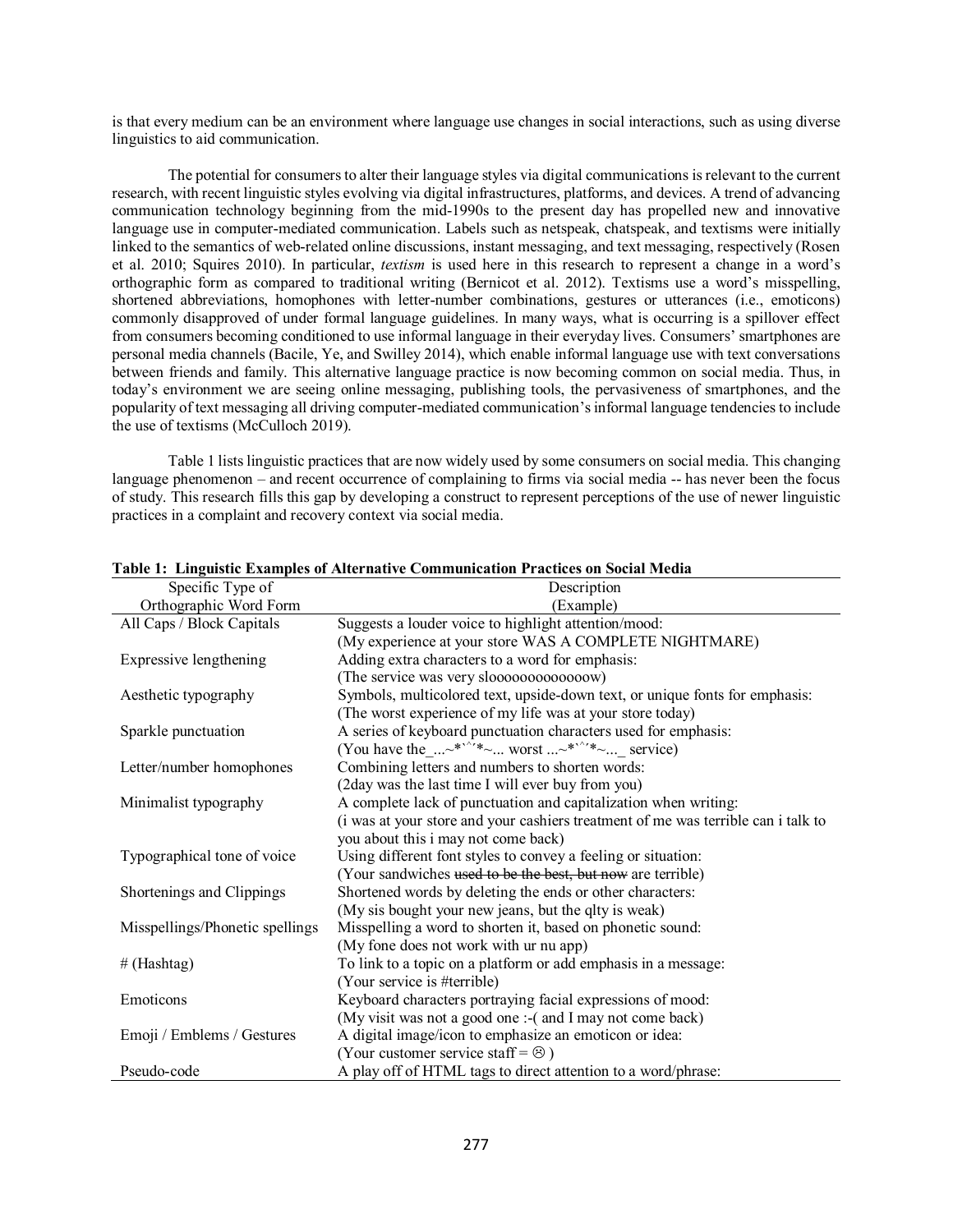## **Defining and Identifying the Domain of Complaint Linguistic Style** *Literature Search*

We adapted the multi-stage procedure recommended by Churchill (1979) for the formal construct development process. Within this process, the first stage recommends specifying the domain of a new construct with an accurate definition based on a literature search of related concepts. During this first stage, Gilliam and Voss (2013) note the importance of using a preliminary definition based on personal knowledge or experience of witnessing a phenomenon. This preliminary definition prior to the literature search may broaden later, but the initial narrow focus avoids confounding views with extant concepts (Gillian and Voss 2013). On this advice, the initial preliminary definition of complaint linguistic style begins as the perception of a complainant's online communication of a complaint to a firm, in which the perception is from the non-complaint's perspective such as third-party customer observers or the service provider.

An obvious starting point in our literature search examines online and social media complaint and recovery research, since this is relevant to the domain of how customers communicate a complaint online. For clarity regarding the current scope, the typology by Grégoire, Salle, and Tripp (2015) shows the different publicly visible online places where customers can complain, such as directly to a firm on social media to seek a recovery or on third-party review sites to spread negative word-of-mouth (WOM). The scope of this research examines the former type, so other types of online complaints such as sharing WOM on review sites and consumer-generated sites (Grégoire, Tripp, and Legoux 2009; Sparks and Browning 2010; Ward and Ostrom 2006), or through private channels such as e-mail (Holloway and Beatty 2003) are outside of the current scope.

Research into social media complaining examines the influence of communication styles, but mostly of firmside communication characteristics in replies to complaints (e.g., a brand's conversational style, defensiveness, formality, length, and personalized response; Abney et al 2017; Javornik, Filieri, and Gumann 2020; Schamari and Schaefers 2015; Van Noort and Willemsen 2012). Moreover, numerous works study communication and language aspects of a brand's response, yet the study of such aspects of the complainant is largely lacking. Instead, studies investigating any type of communication arising from the customer-side typically examine third-party customers who are virtually present (Schaefers and Schamari 2016), without much focus on the communication style of a complainant. Their participation aside, the presence of non-complainants is important, as several works link outcomes to observers' insights (Bacile et al. 2018; Johnen and Schnittka 2019; Hogreve, Bilstein, and Hoerner 2019; Javornik, Filieri, and Gumann 2020; Weitzl and Hutzinger 2017).

In reviewing all of the social media service recovery works published in marketing journals, the closest inquiry of complainants' communication characteristics is found in the work of Johnen and Schnittka (2019), who examine what they refer to as 'level of reasoning'. They posit it is the degree of evidence or supportive explanation in a complaint. Their works shows level of reasoning in a complaint affects audience perceptions of a brand's response strategy. Adapting their work to the current investigation provides a supportive link that communicative content by complainants are perceived by others as influential information cues during social media service recovery. This is consistent with earlier works that imply social media complaints are communication signals being scrutinized by a watchful audience (Bacile, Hoffacker, and White 2014). When such signals are a reasoned complaint with explanation, this suggests length of response may include details serving as added informational cues (Javornik, Filieri, and Gumann 2020). Yet, despite its inclusion by Johnen and Schnittka (2019), level of reasoning is a single-item ad-hoc measure (e.g., *the comments were well reasoned*) and stimuli lack any unconventional language, such as those listed in Table 1. Therefore, support exists, in general, for non-complainant perceptions of social media service recovery to be influenced by how well a complainant communicates details of a failure. Thus, effectively communicating clearly and providing details of a complaint is within the scope of the proposed construct.

A series of studies examine other customer-side communication aspects that are influential to observers. Broadly labeled as online incivility, the effects of norm violating uncivil language are impactful during social media service recovery (Bacile et al. 2018; Bacile 2020; Bacile et al. 2020). Yet, these customer-side studies focus on aggressive language coming from third-party virtually present customers (i.e., non-complainants) who target the complainants. Nonetheless, these works share some overlap with the position that inappropriate online messages are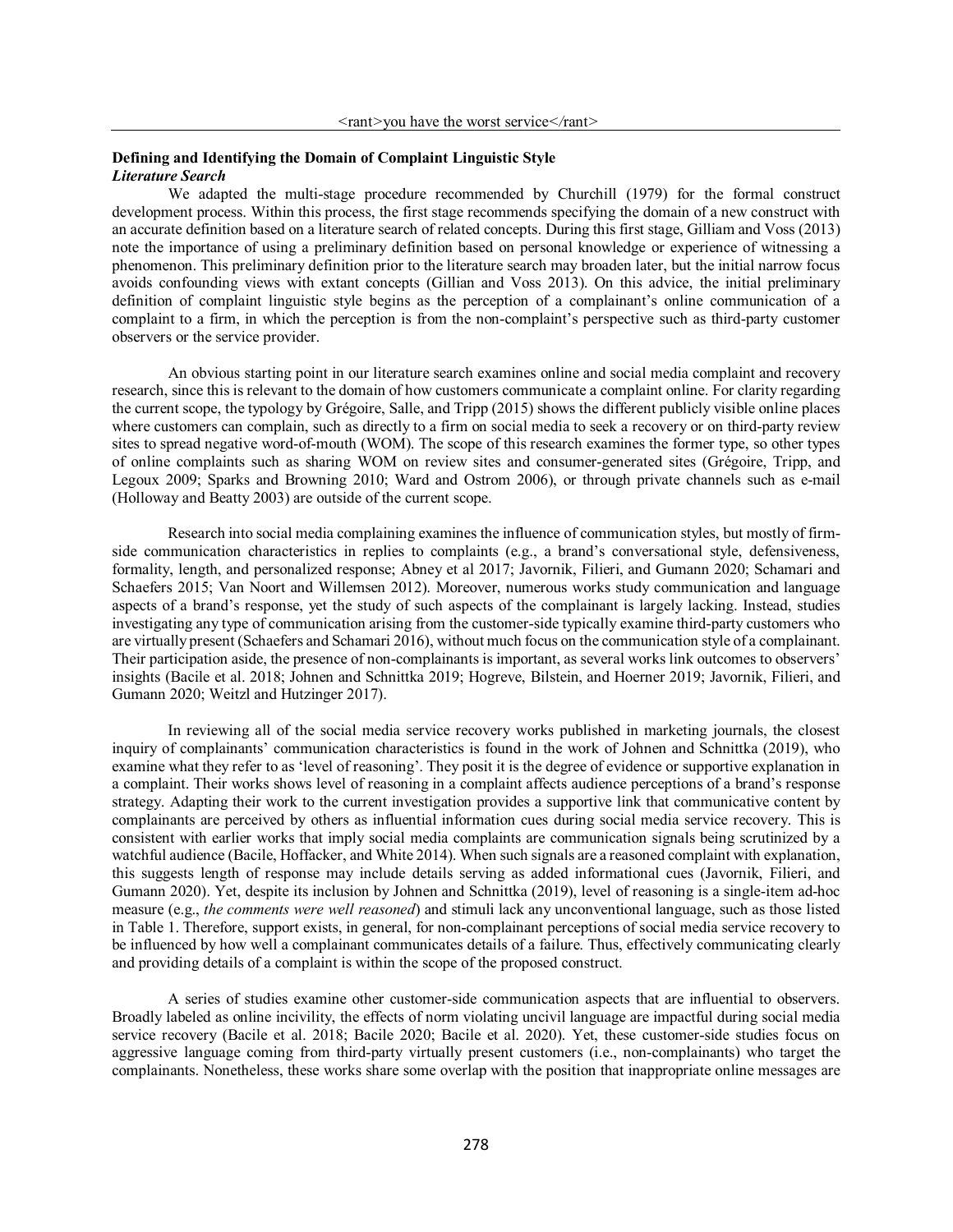a growing trend (Microsoft 2020). Relatedly, aggressive expressions of negative emotions are a natural post-failure reaction during some online (Weitzl and Einwiller 2019) and offline (Schoefer and Diamantopoulos 2008) recoveries. In all likelihood, some complainants potentially may communicate emotionally and inappropriately online to firms, which could be influential to observers. Thus, the appropriateness of language and emotional demeanor communicated within a complaint is within the proposed domain.

Aside from the aforementioned works, no other studies have a primary focus on the communicative attributes of complainants during social media service recovery. Therefore, the literature review continued with offline complaining and recovery frameworks to inspect how well (poor) complainants communicate a failure to service providers. Seminal customer complaining studies suggest the beginning of the redress process is a complainant taking action (Day and Landon 1977). Seemingly, the customer's complaining action in these early works is assumed to be sufficient and provide enough information for a firm to begin its recuperation mechanism (Hirschman 1970). A label of 'voice' is given to complaints made to a firm, which is viewed as a yes/no action (i.e., a customer did or did not complain to a firm), with no mention of a service provider having to deal with ambiguous or poorly communicated complaints (Singh 1988).

In all likelihood, these early works viewed customer-service provider exchanges as synchronous exchanges, meaning it would be easy to clarify or address alternative communication styles if ambiguous or problematic. Moreover, an interactive exchange perspective became the primary focus of a processual orientation in complaintand-recovery situations (Smith, Bolton, and Wagner 1999; Tax, Brown, and Chandrashekaran 1998). Indeed, it is widely viewed, "service recovery is a process in all organizations," (Miller, Craighead, and Karwan 2000, p. 397). A synchronous exchange in-person or over the telephone allows for a recovery interaction to include follow-up or probing questions. In such an exchange, a poorly communicated complaint could be clarified by empowered frontline service staff who receive training on interpersonal communication as part of the recovery process (Boshoff 1999). Unsurprisingly, then, existing offline works of complainants' communication practices were not found.

Lastly, the literature review identified one more area of offline complaining outside the current scope, but it is important to acknowledge it as a boundary for the conceptualized construct. Illegitimate (i.e., untruthful) complaints focus on customers lying about a failure. This research area discusses customer dysfunctional behavior of illegitimate (i.e., fraudulent complaints; Reynolds and Harris 2005) or opportunistic complaints (Ro and Wong 2012). Complainants are claimed to be purposely lying and deceiving a service provider to attain something of value or revenge. For the current scope, to label a complaint about an actual failure as 'illegitimate' or 'opportunistic' due to alternative language practices is an inaccurate portrayal. As a result, we noted that the domain of the proposed construct should not include or be associated with illegitimate, untruthful complaints arising from dysfunctional behavior.

The literature review also provides evidence of a notable research gap. Much of the research focuses on a service provider as the focal communication exchange partner during the interactions between a complainant-service provider. Evidence to this point is clear when examining the various constructs in service recovery research, such as interactional justice (Blodgett, Granbois, and Walters 1993), employee effort (Mohr and Bitner 1995), and communication style/empathy (Boshoff 1999). All of these are framed as how well a service provider communicates with a complainant during a recovery. Yet, the customer-side, aside from dysfunctional works which are not a part of the conceptualized construct here, are largely lacking. A critical component of the recovery process is when employees are perceived to communicate with a lack of explanation or in an inappropriate manner. However, no parallel evaluation of complainants exist, even though this is a crucial step to initiate the recovery process. It is ironic, then, that several of the aforementioned social media service recovery works use the same focus of examining the service provider's communicative attributes, but fail to examine a complainant's communicative attributes. In closing, the current research seeks to fill this notable gap.

Upon reflection on all of the works from the literature review, the definition of the proposed construct can now be updated, which is consistent with the recommendations of Churchill (1979). A complainant effectively communicating clearly the information associated with a service failure is within the boundary of its scope. The appropriateness of language and emotions exhibited within a complaint is within the boundary of its scope. In contrast, illegitimate or untruthful complaints arising from dysfunctional behavior is outside the boundary of the current scope.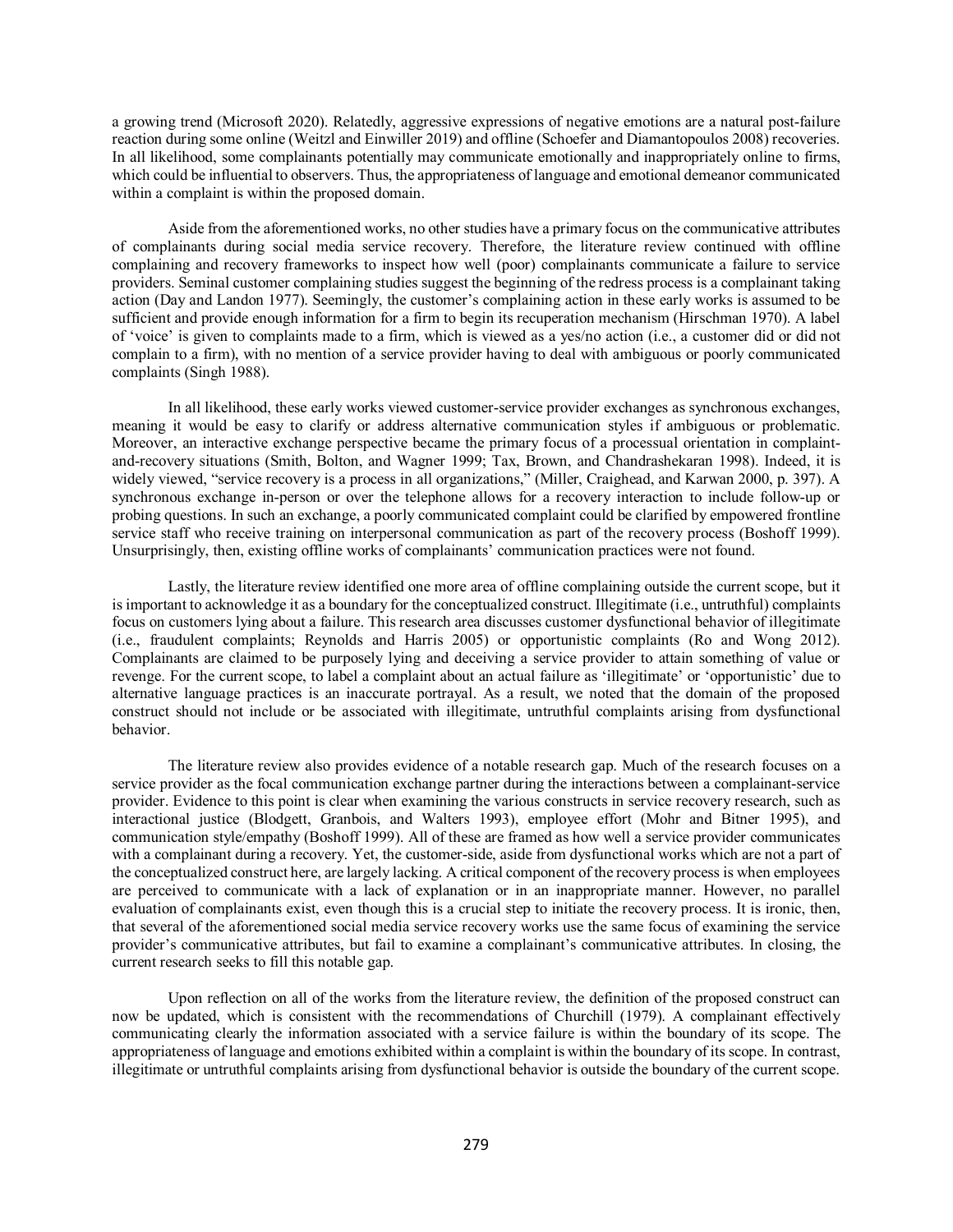Therefore, this definition represents the concept of complaint linguistic style: the degree of a complainant effectively and appropriately communicating information to a firm in regard to an actual service failure, as perceived by other customers and/or the service provider. Worth noting is that a customer's language style that produces an ambiguous complaint varying in effectiveness and appropriateness has not been a focus of any existing studies. We now proceed to the next stage of the development process.

#### *Generating the Item Pool*

Several steps were followed to develop an initial sample of manifest items. These steps in the construct development process are consistent with interactive marketing scale development (Relling et al. 2016) and service scale development (Schoefer and Diamantopoulos 2008). First, existing measurement instruments from the literature review were scrutinized for relevant items to possibly include, while also avoiding measures outside the domain of complaint linguistic style. Illegitimate complaint measurement items were worded in ways to suggest a complainant was purposely lying or acting in a deviant way. Such items represent concepts outside the core meaning of complaint linguistic style and were not included. Still, the search did yield 14 items that, when adapted to the current context, overlap with the proposed construct and, thus, were added to the initial pool.

The next step involved the use of experience surveys for a "sample of persons who can offer some ideas and insights into the phenomenon," (Churchill 1979, p. 67). Social media ads captured a sample of 45 consumers who had complained to firms on social media in the past. These participants completed open-ended comments via a Qualtrics survey that asked them to comment on what constitutes complaints to a firm on social media that enables the organization to proceed or not proceed with a recovery. This provided several message characteristics suggestive of standard (i.e., aligning more to traditional communication standards) versus alternative (i.e., aligning less with traditional communication standards) complaint linguistic style.

The information collected from these 45 participants was useful because it enabled us to create mock screenshot images of a firm's social media page and two different complaints possessing some of the characteristics uncovered in these experience survey. To avoid confounds of stimuli with a single brand or situation (Rossiter 2002), two complaints were each paired with a fictitious restaurant, hotel, or airline (i.e., services that feature complaint handling). One complaint directed to the restaurant contained standard message attributes / language practices (i.e., non-ambiguous, appropriate, standard linguistic style) versus the other restaurant complaint's message attributes aligning with some of the alternative language practices in Table 1 (i.e., possibly ambiguous, inappropriate, alternative linguistic style). A new sample of 60 participants with online complaint experience were recruited via social media ads, with each subject shown one of the paired complaints for the three industries shown in random order. Participants provided open-ended feedback in a Qualtrics survey about thoughts or emotions each complaint elicited. Using insight-stimulating examples during initial item pool development is recommended by Churchill (1979), who also notes sharp contrasts (e.g., standard versus alternative complaint linguistic style attributes) are very productive. In total, the two samples provided 105 experienced complainants' open-ended feedback, from which 16 complaint message and complainant attributes were added to the item pool.

A focus group was then employed in the next step of the development process. A focus group of six executive MBA students (three females/three males;  $M_{\text{age}}$ =39) from a U.S. university took part in a 90-minute in-person session to discuss the phenomenon of interest. Each had complained to firms before via social media; and each had experience working in customer service and complaint handling, making them ideal candidates in this study. Multiple social media complaints with various linguistic styles were projected on a screen for the group to view, thus providing insight-stimulating examples leading to discussions about complaint message attributes. Concepts relating to all 30 existing items in the pool were identified by the group, lending confidence in the items generated to this point. Additionally, the group added four new items to the pool, bringing the total to 34 items.

Evaluations from qualified judges then occurred in the next step of the development process. Two expert academic judges separate from the authorship team reviewed the 34 items. These judges had knowledge of customer complaints and service recovery topics; and each was formally trained in survey design. The judges were given a description of the scope of the research and the definition of complaint linguistic style. They reviewed the items to identify redundancy, as well as for content validity (Rossiter 2002). Feedback confirmed the use of several items in the pool, with some minor edits suggested. Also, the judges recommended the removal of 16 items with similar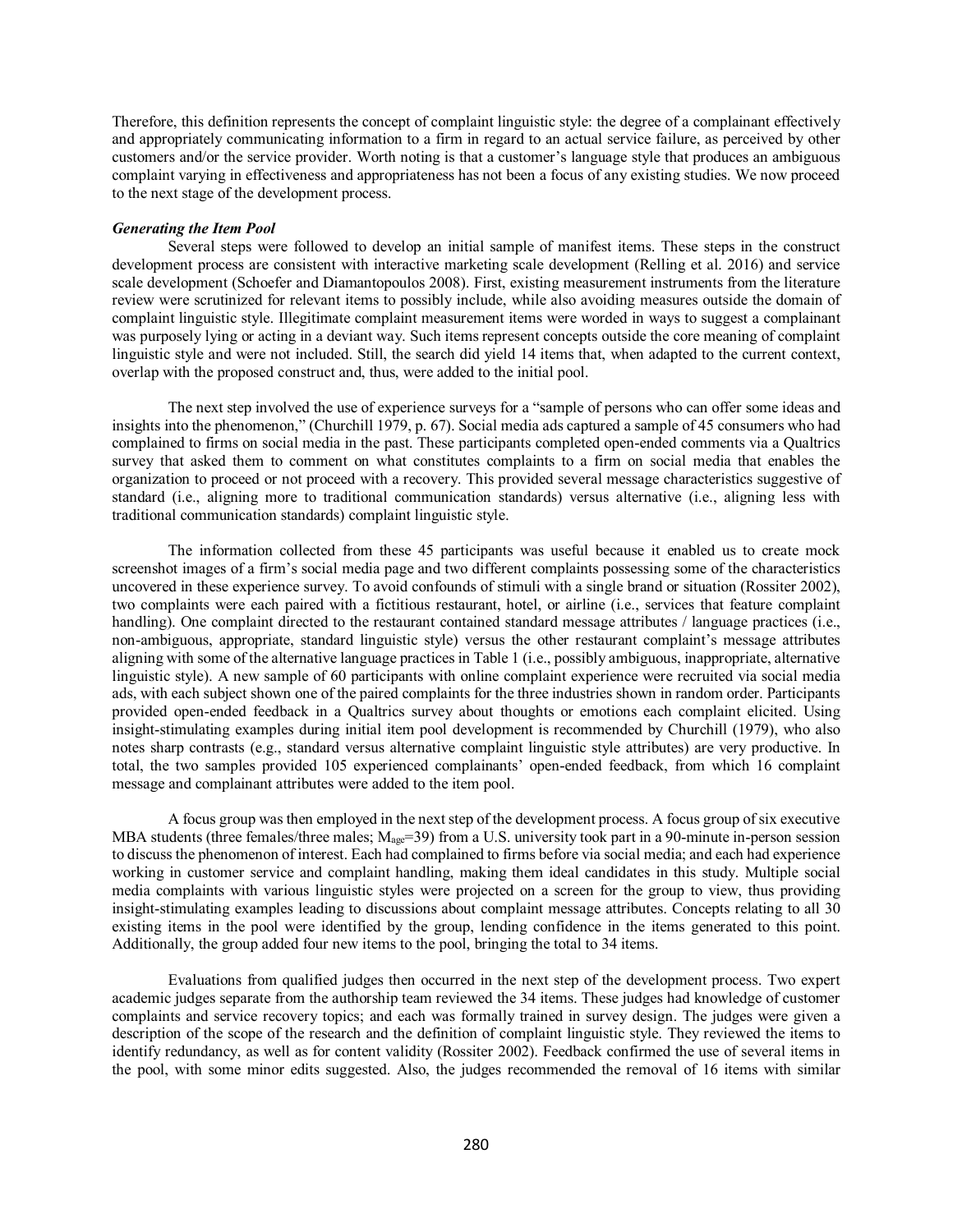wording or overlapping meaning. Thus, the pool was reduced to 18 items to use in the subsequent scale development. As a last point of judgment, we had a team of three customer service managers from industry review the items for face validity. Their approval allowed us to proceed to the next stage.

## *Scale Development*

A Qualtrics survey with seven-point likert scales anchored with strongly agree / strongly disagree included the 18 items to further refine the scale. The survey included one of two randomly presented stimulating examples of a social media complaint. Each complaint stimulus included a varying degree of certain message attributes and textisms based on feedback during item pool generation, thus representing complaints with standard versus alternative complaint linguistic style. This scenario approach with stimuli of different magnitude is used in scale development works (Schoefer and Diamantopoulos 2008); and scenarios reduce the threat of real world negative implications (McCollough, Berry, and Yadav 2000). Participants were asked to imagine they were on a fictitious restaurant's social media page and were randomly presented with one of the two stimuli of a complaint posted by another customer. After viewing the complaint, all survey items and demographic questions were presented. The survey was administered to 404 U.S. respondents from Amazon's mechanical turk platform. Twenty-four subjects failed one or more of the five quality checks in place and were thus removed from the analysis, bringing the final sample size to 380 respondents (mean age=37; mean income=\$50,000; 57% male).

This data was then used in an exploratory factor analysis (EFA) with IBM SPSS Statistics version 24. We used the principle axis factoring extraction method with oblique (direct oblimin) rotation per the advice of (Field 2009). In an effort to establish the robustness of the proposed measure, it was important to assess if it was a valid and reliable measure for complaints that ranged from standard to alternative complaint linguistic style. Therefore, the sample was split into two sub-samples, based on which of the two stimuli subjects viewed. The first sub-sample  $(n=192)$  analyzed responses from subjects who viewed a stimulus showing message attributes associated with alternative complaint linguistic style. Initially, three factors each with an eigenvalue greater than 1 was produced; however, nine items had cross loadings exceeding .32 and were removed per the guidelines of Costello and Osborne (2005). After removal, a two-factor solution was produced with the remaining nine items. A second EFA was then conducted on the second sub-sample (n=188) of subjects exposed to the stimulus showing message attributes consistent with standard complaint linguistic style. This second EFA again began with all 18 items from the initial pool and yielded highly similar results of an initial three factor solution, which was reduced to two factors consisting of the same nine items after removing cross loaded items. Worth noting, the factor structure was consistent in an EFA with all 380 subjects, with suitable inter-item correlations among the five items on the first factor  $(r = .81)$  and the four items on the second factor  $(r = .70)$ . Table 2 presents the entire sample's  $(n=380)$  information for each factor's items, standardized loadings, reliability, and variance explained.

| $140R2$ . EFARSHIS<br>Dimension and                              | Item Wording                                                    | Standardized   |
|------------------------------------------------------------------|-----------------------------------------------------------------|----------------|
| Psychometrics                                                    | (All items began with: "In the message post, the complainant:") | Factor Loading |
| Communication<br>effectiveness<br>$\alpha = 95$<br>$R^2 = 60\%$  | communicates in an intelligent manner                           | .94            |
|                                                                  | uses a well written message post                                | .95            |
|                                                                  | uses acceptable grammar                                         | .92            |
|                                                                  | communicates respectfully to the company                        | .85            |
|                                                                  | conveys the details of their experience                         | .81            |
| Appropriateness of<br>demeanor<br>$\alpha = .90$<br>$R^2 = 22\%$ | is reacting too harshly to what happened                        | .85            |
|                                                                  | is too emotional to clearly convey the problem they experienced | -79            |
|                                                                  | is only seeking revenge against the company                     | .86            |
|                                                                  | should not speak this way to the company                        | .83            |

# **Table 2: EFA Results**

A brief discussion of the findings from the EFA's structure is as follows. The structure of the solution produced a two-dimensional representation of complaint linguistic style. The first factor included five items that represented communication effectiveness. These items denoted a complainant's efficacy based on the communicated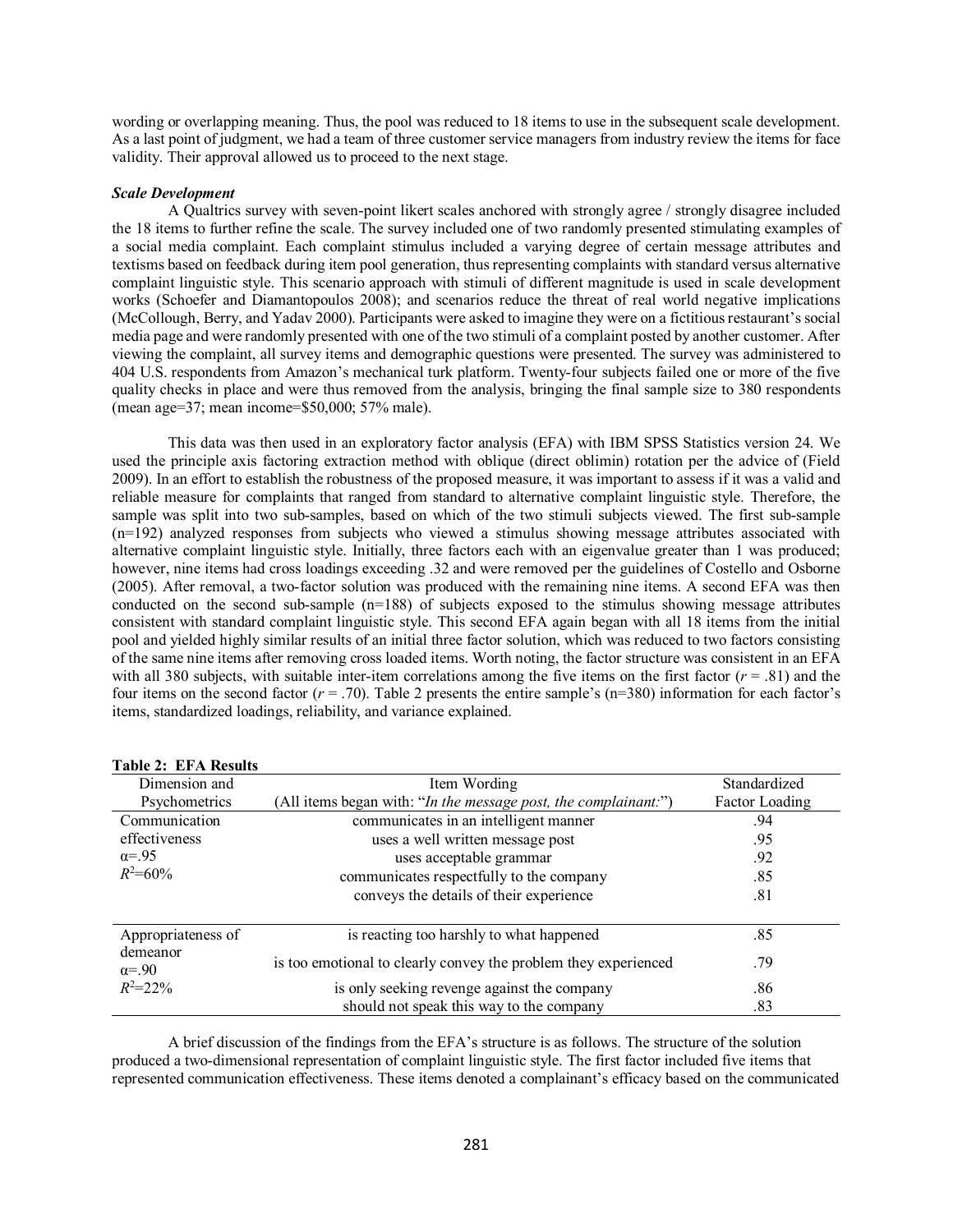substance within a complaint (e.g., clearly written, details of the failure). The second factor included four items that represented the appropriateness of emotions and demeanor. These items represented the degree of inappropriate emotional and excessive tone perceived within a complainant's written message (e.g., overreacting, too emotional to convey substance, vengeful, etc.). Taken together, the factor analyses suggest typewritten characters and virtual tone are cues associated with complaint linguistic style.

The exploratory results then needed to be confirmed with a separate data collection and analysis. The next stage of the scale development process incorporated the 9 items from the EFA stage into a survey for a new sample from a Qualtrics panel of 420 subjects. A scenario was again used, but two new stimuli were developed to exemplify standard and alternative complaint linguistic style. Three executive MBA students experienced in customer service and complaint handling were given the definition of complaint linguistic style and provided with the attributes of the 9 items. The MBA students reviewed several U.S. firms' Facebook pages for one week and captured via screenshots any complaints that they felt represented alternative complaint linguistic style. The group met to discuss which complaint best represented the concept. The chosen complaint was used as the alternative stimulus, with edits to afford anonymity to the customer and company. The group then minimally edited the complaint to construct one of what they believed illustrated a more standard linguistic style, without changing the failure's subject. Length has been suggested as a control (Johnen and Schnittka 2019), so both stimuli were similar in length. The two complaint stimuli were then used in a scenario-based survey similar in design to the one in the EFA stage. See Figure 1 for the CFA's stimuli.

## **Figure 1: Stimuli Used in the Confirmatory Factor Analysis**

#### Stimulus representing alternative linguistic style: Stimulus representing standard linguistic style:



A quality check insured that the subjects spent enough time viewing the stimulus to intelligently answer the survey questions. Seven of the 420 subjects spent insufficient time (less than five seconds) viewing the randomly presented stimulus and were thus removed. Responses from this sample of 413 subjects (55% male, mean age=39, mean income=\$55,000) were subjected to confirmatory factor analysis (CFA) with Mplus 7.11 to assess psychometric fitness. The analysis revealed non-normality of the data, which is not uncommon since the normality assumption is frequently violated in practice, yet often not reported (Micceri 1989). To address the non-normality, the Mplus maximum likelihood MLMV estimator was used because it outperforms similar estimators (Gao, Shi, and Maydeu-Olivares 2020) by making mean and variance adjustments for non-normal data. Each item only loaded on its own factor and could not cross-load on the other, with both factors tested simultaneously. The results show the model had an acceptable fit ( $\chi$ 2 = 105.8, df = 26,  $\chi$ 2/df = 4.1; CFI = .95; TLI = .94; RMSEA = .086; SRMR = .051). The RMSEA value was slightly elevated, however RMSEA often becomes inflated with non-normality estimators such as MLMV (Gao, Shi, and Maydeu-Olivares 2020) and when a small number of variables are used (Kenny and McCoach 2003) such as in the current analysis. Each item loaded significantly  $(p < .001)$  above .70 on its respective factor. Composite reliability (.94 and .86), average variance extracted (.77 and .60), and the correlation between the two factors  $(r=.61)$ together exhibited convergent and discriminant validity (Fornell and Larcker 1981). In the end, these confirmatory results were consistent in supporting the EFA's results for the complaint linguistic style measure. Standardized loadings for all of the items and the psychometric properties for each dimension are listed within Table 3.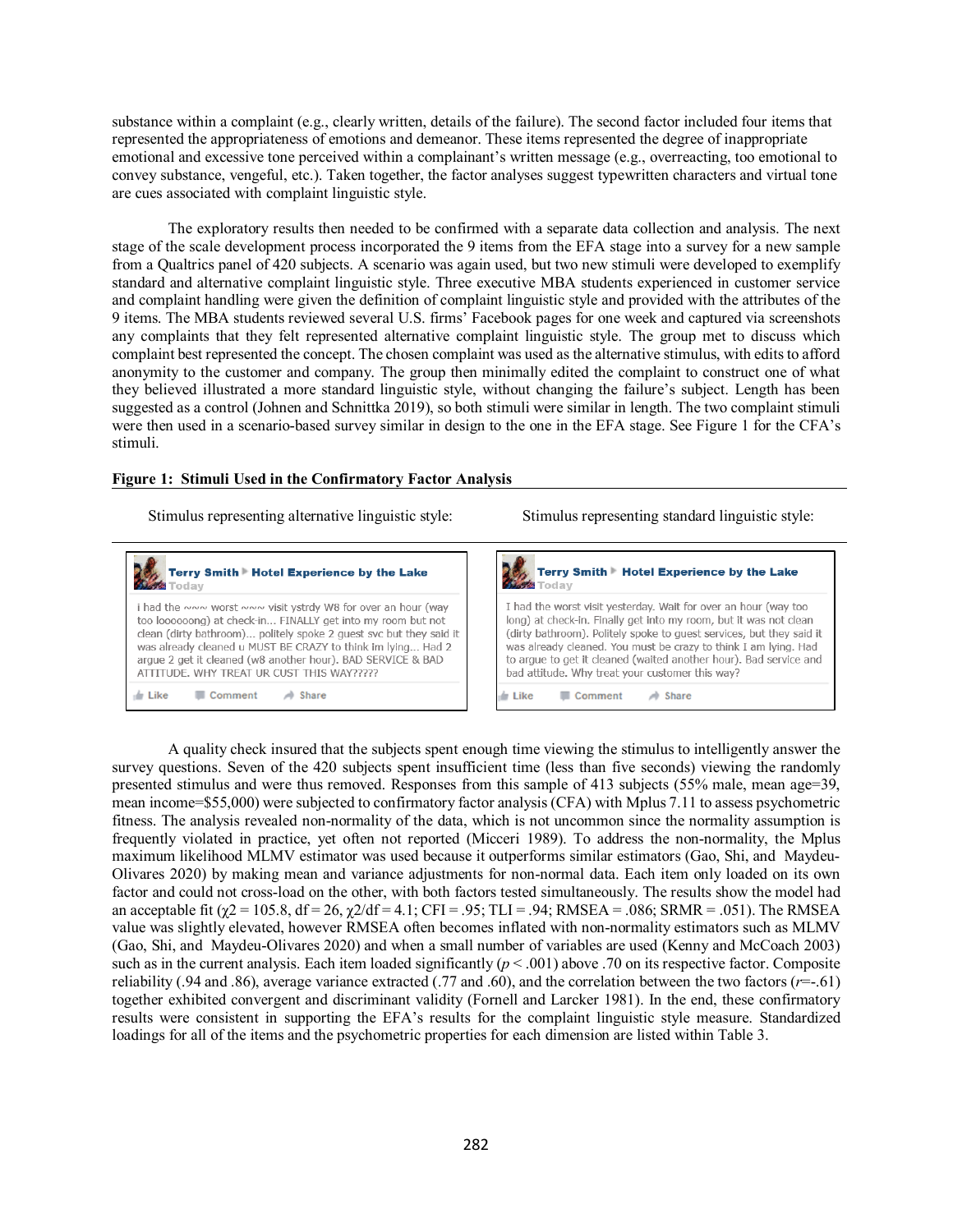| Dimension and                                     | Item Wording                                                    | Standardized   |
|---------------------------------------------------|-----------------------------------------------------------------|----------------|
| Psychometrics                                     | (All items began with: "In the message post, the complainant:") | Factor Loading |
| Communication                                     | communicates in an intelligent manner                           | .90            |
| effectiveness                                     | uses a well written message post                                | .94            |
| $\alpha = .94$                                    | uses acceptable grammar                                         | .88            |
| $R^2 = 60\%$<br>$AVE = 77$                        | communicates respectfully to the company                        | .84            |
|                                                   | conveys the details of their experience                         | .81            |
|                                                   |                                                                 |                |
| Appropriateness of<br>demeanor<br>$\alpha = 0.85$ | is reacting too harshly to what happened                        | .81            |
|                                                   | is too emotional to clearly convey the problem they experienced | 79             |
| $R^2 = 16\%$                                      | is only seeking revenge against the company                     |                |
| $AVE = 60$                                        | should not speak this way to the company                        | 76             |

# **Table 3: CFA Results**

## **General Discussion, Implications, and Future Research**

The current research conceptualizes the complaint linguistic style latent construct and demonstrates its validity and reliability across several stages of the measurement development process. The lifeblood of marketing theory is the development of and eventual use of latent constructs. In order to use new constructs, a valid and reliable measure is required. Our work here can now offer the field a psychometrically sound measure for complaint linguistic style. Surprisingly, very little work in both online and offline studies of service recovery investigate how the communication and linguistic style used within a complaint may be influential. Our development of this measure will hopefully fuel future work in this area. The concept is timely, due to shifting sociocultural and communication trends causing a proliferation of informal message exchanges via social media, some of which undoubtedly will be used in complaints made to firms. As the social media service recovery works in the literature review note, the watchful audience of observers is consuming informational cues and forming opinions, meaning complaint linguistic style is one additional signal for the audience to digest.

The format and length restrictions for this conference submission prevents an additional study to assess complaint linguistic style's relationship within a model of theoretically related constructs. However, a brief discussion here notes how the proposed construct is likely to influence several variables related to service recovery to further theory and inform practice. For example, it is likely observers' perceptions of the degree of complaint linguistic style will influence observers' service recovery expectations a complainant deserves. An alternative linguistic style may be deemed as something the firm should not attend to at all, or with little effort. Any subsequent (non)response by the firm is then likely to influence observers' different justice perceptions and assessments of satisfaction of complaint handling compared to a complaint possessing a more standard linguistic style. These different perceptions across recovery expectations, justice, and satisfaction are likely to lead to diverse brand evaluations (e.g., purchase intent, trust, brand attitude) made by observers. Throughout these relationships several moderators and/or mediators are likely to have an impact, such as failure severity, product involvement, message length, and brand response type (defensive, accommodative, adaptive, etc.) to name a few. Relatedly, a service provider's perceptions of an alternative versus standard complaint linguistic style may inform how the provider should respond. Collectively, future work can assess these relationships.

A prominent closing point that merits acknowledgment is that this work, in a broad sense, shows that there is still much to learn about service recovery. This may be surprising given the rich history of service recovery works beginning decades ago in traditional offline settings (e.g., Blodgett, Granbois, and Walters 1993; Tax, Brown, and Chandrashekaran 1998). However, emergent offline service recovery research is still uncovering new discoveries for theory and practice (e.g., Wolter et al. 2019). The same can be said here with the current work in an online scope. Obviously, online service recovery research is not as rich or as mature as its offline counterpart. Yet, despite this domain's recent emergence as a popular area of study, several social media service recovery works have produced important theoretical and managerial implications. The current research is a good example that shows the domain of online service recovery still is ripe for making new discoveries to benefit academic research and industry practice.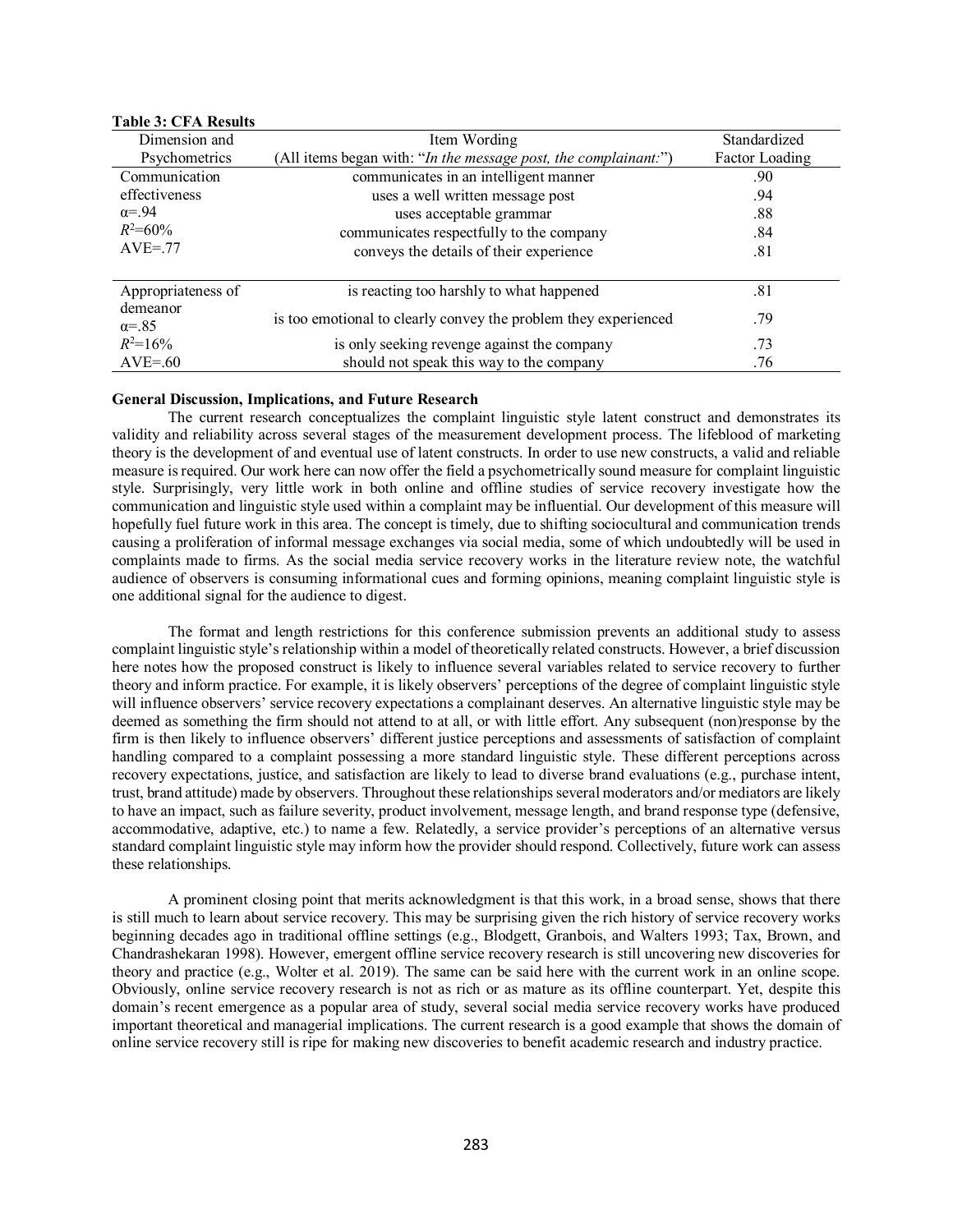In relation to this last point is the future research opportunities directly associated with the implications of the current work here in the area of consumer complaining behavior. Moreover, the field needs a better understanding of consumer complaint behavior in online and social media environments. The results here show that new behaviors are developing in these digital channels. To date, most of the complaint behavior research is limited to negative online reviews (King, Racherla, and Bush 2014), which arguably are not service recovery situations in most cases. Therefore, more work is needed to understand new consumer complaint behaviors afforded by digital media as it relates to service recovery situations. An example of newer behavioral and technological phenomena are the use of imagery, digital photos, videos, and selfie pictures (e.g., Fox et al. 2018). These behaviors have yet to be investigated in great detail in the area of social media service recovery. An interesting future research question is how does complaining with text versus imagery change the audience's and/or the service provider's perceptions and reactions? This is one example of many that should be explored for newer service failure and recovery behaviors taking place in an increasingly digitallyconnected world.

#### **References**

- Abney, Alexandra K., Mark J. Pelletier, Toni-Rochelle S. Ford, and Alisha B. Horky (2017), "#IHateYourBrand: Adaptive Service Recovery Strategies on Twitter," *Journal of Services Marketing*, 31 (3), 281-294.
- Bacile, Todd J., Christine Ye, and Esther Swilley (2014), "From firm-controlled to consumer-contributed: Consumer co-production of personal media marketing communication," *Journal of Interactive Marketing*, 28 (2), 117- 133.
- Bacile, Todd, Charles Hoffacker, and Allyn White (2014), "Emerging challenges in social media," *International Journal of Integrated Marketing Communications*, 6 (1), 34-51.
- Bacile, Todd J., Jeremy S. Wolter, Alexis M. Allen, and Pei Xu (2018), "The effects of online incivility and consumer-to-consumer interactional justice on complainants, observers, and service providers during social media service recovery," *Journal of Interactive Marketing*, 44, 60-81.
- Bacile, Todd J. (2020), "Digital customer service and customer-to-customer interactions: investigating the effect of online incivility on customer perceived service climate," *Journal of Service Management* (forthcoming).
- Bacile, Todd J., Alexandra Krallman, Jeremy S. Wolter, and Nicole Dilg Beachum (2020), "The value disruption of uncivil other-customers during online service recovery," *Journal of Services Marketing*, 34 (4), 483-498.
- Bernicot, Josie, Olga Volckaert-Legrier, Antonine Goumi, and Alain Bert-Erboul (2012), "SMS experience and textisms in young adolescents: Presentation of a longitudinally collected corpus," *Lingvisticae Investigationes*, 35 (2), 181-198.
- Blodgett, Jeffrey G., Donald H. Granbois, and Rockney G. Walters (1993), "The Effects of Perceived Justice on Complainants' Negative Word of Mouth Behavior and Repatronage Intentions," *Journal of Retailing*, 69 (4), 399-428.
- Boshoff, Christo (1999), "RECOVSAT: An instrument to measure satisfaction with transaction-specific service recovery," *Journal of Service Research*, 1 (3), 236-249.
- Churchill Jr, Gilbert A. (1979), "A Paradigm for Developing Better Measures of Marketing Constructs," *Journal of Marketing Research*, 16 (1), 64-73.
- Costello, Anna B. and Jason Osborne (2005), "Best practices in exploratory factor analysis: Four recommendations for getting the most from your analysis," *Practical Assessment, Research, and Evaluation*, 10 (1), 1-9.
- Daft, Richard L. and Robert H. Lengel (1986), "Organizational information requirements, media richness and structural design," *Management Science*, 32 (5), 554-571.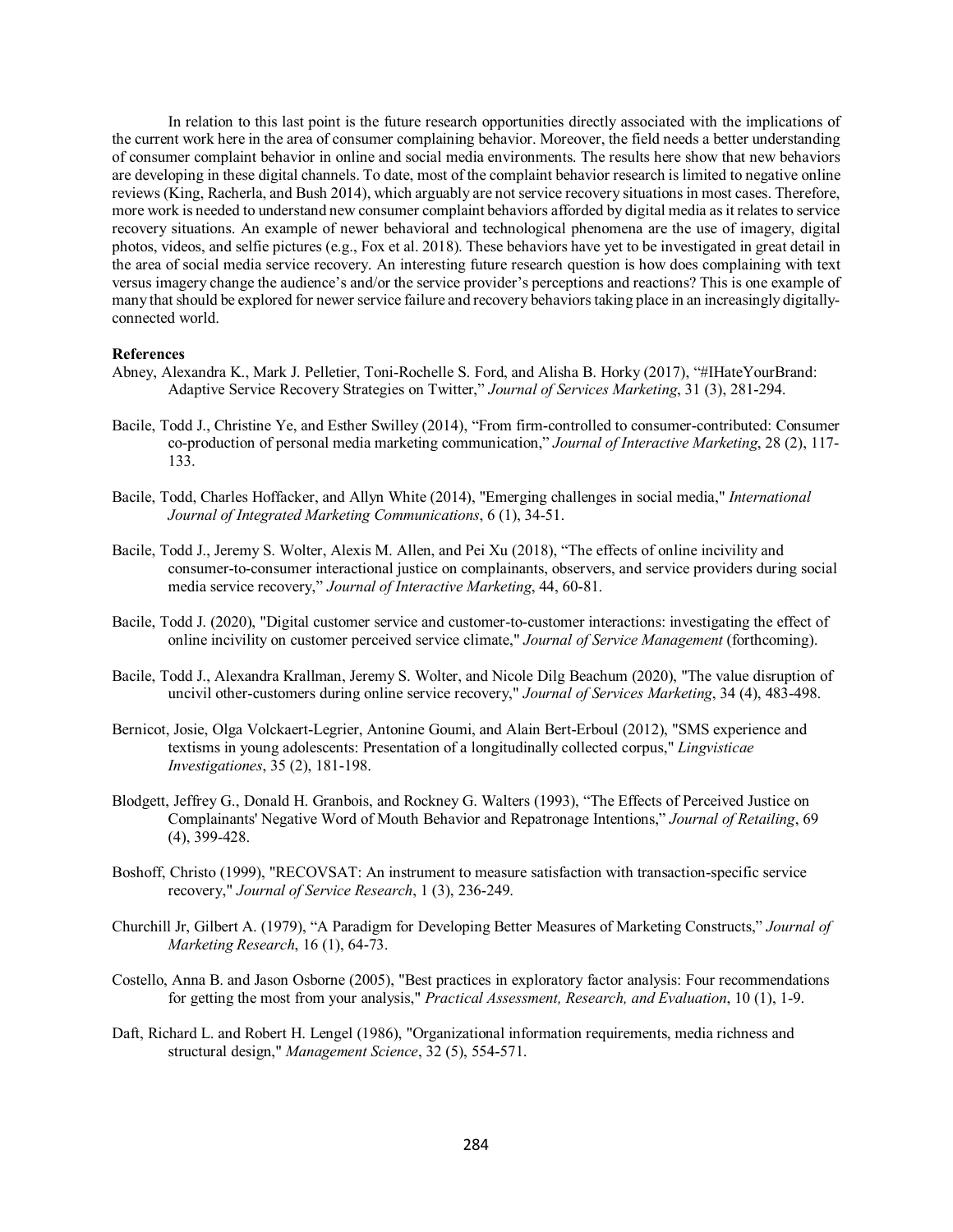- Day, Ralph L. and E. Laird Landon (1977), "Towards a theory of consumer complaining behavior", in Arch Woodside, J.S. and Bennet, P. (Eds.), *Consumer and Industrial Buying Behavior*, Amsterdam: North-Holland Publishing, pp. 425-437.
- Field, Andy (2009), *Discovering Statistics Using IBM SPSS Statistics*. London: Sage.
- Fornell, Claes and David F. Larcker (1981), "Evaluating Structural Equation Models with Unobservable Variables and Measurement Error," *Journal of Marketing Research*, 18 (1), 39-50.
- Fox, Alexa K., Todd J. Bacile, Chinintorn Nakhata, and Aleshia Weible (2018), "Selfie-marketing: exploring narcissism and self-concept in visual user-generated content on social media," *Journal of Consumer Marketing*, 35 (1), 11-21.
- Gao, Chuanji, Dexin Shi, and Alberto Maydeu-Olivares (2020), "Estimating the maximum likelihood root mean square error of approximation (RMSEA) with non-normal data: A Monte-Carlo study," *Structural Equation Modeling: A Multidisciplinary Journal*, 27 (2), 192-201.
- Gilliam, David A. and Kevin Voss (2013), "A proposed procedure for construct definition in marketing," *European Journal of Marketing*, 47 (1/2), 5-26.
- Grégoire, Yany, Audrey Salle, and Thomas M. Tripp (2015), "Managing Social Media Crises with Your Customers: The Good, the Bad, and the Ugly," *Business Horizons*, 58 (2), 173-182.
- Grégoire, Yany, Thomas M. Tripp, and Renaud Legoux (2009), "When Customer Love Turns into Lasting Hate: The Effects of Relationship Strength and Time on Customer Revenge and Avoidance," *Journal of Marketing*, 73 (6), 18-32.
- Hirschman, Albert O. (1970), *Exit, Voice, and Loyalty: Responses to Decline in Firms, Organizations, and States*. London: Harvard University Press.
- Hogreve, Jens, Nicola Bilstein, and Kathrin Hoerner (2019), "Service recovery on stage: effects of social media recovery on virtually present others," *Journal of Service Research*, 22 (4), 421-439.
- Holloway, Betsy B. and Sharon E. Beatty (2003), "Service failure in online retailing: A recovery opportunity," *Journal of Service Research*, 6 (1), 92-105.
- Javornik, Ana, Raffaele Filieri, and Ralph Gumann (2020), ""Don't Forget that Others Are Watching, Too!" The Effect of Conversational Human Voice and Reply Length on Observers' Perceptions of Complaint Handling in Social Media," *Journal of Interactive Marketing*, 50, 100-119.
- Johnen, Marius, and Oliver Schnittka (2019), "When pushing back is good: The effectiveness of brand responses to social media complaints," *Journal of the Academy of Marketing Science*, 47 (5), 858-878.
- Kenny, David A. and D. Betsy McCoach (2003), "Effect of the number of variables on measures of fit in structural equation modeling," *Structural Equation Modeling*, 10 (3), 333-351.
- King, Robert Allen, Pradeep Racherla, and Victoria D. Bush (2014), "What we know and don't know about online word-of-mouth: A review and synthesis of the literature," *Journal of Interactive Marketing*, 28 (3), 167- 183.
- McCollough, Michael A., Leonard L. Berry, and Manjit S. Yadav (2000), "An Empirical Investigation of Customer Satisfaction after Service Failure and Recovery," *Journal of Service Research*, 3 (2), 121-137.

McCulloch, Gretchen (2019), *Because Internet: Understanding the new rules of language*. New York: Riverhead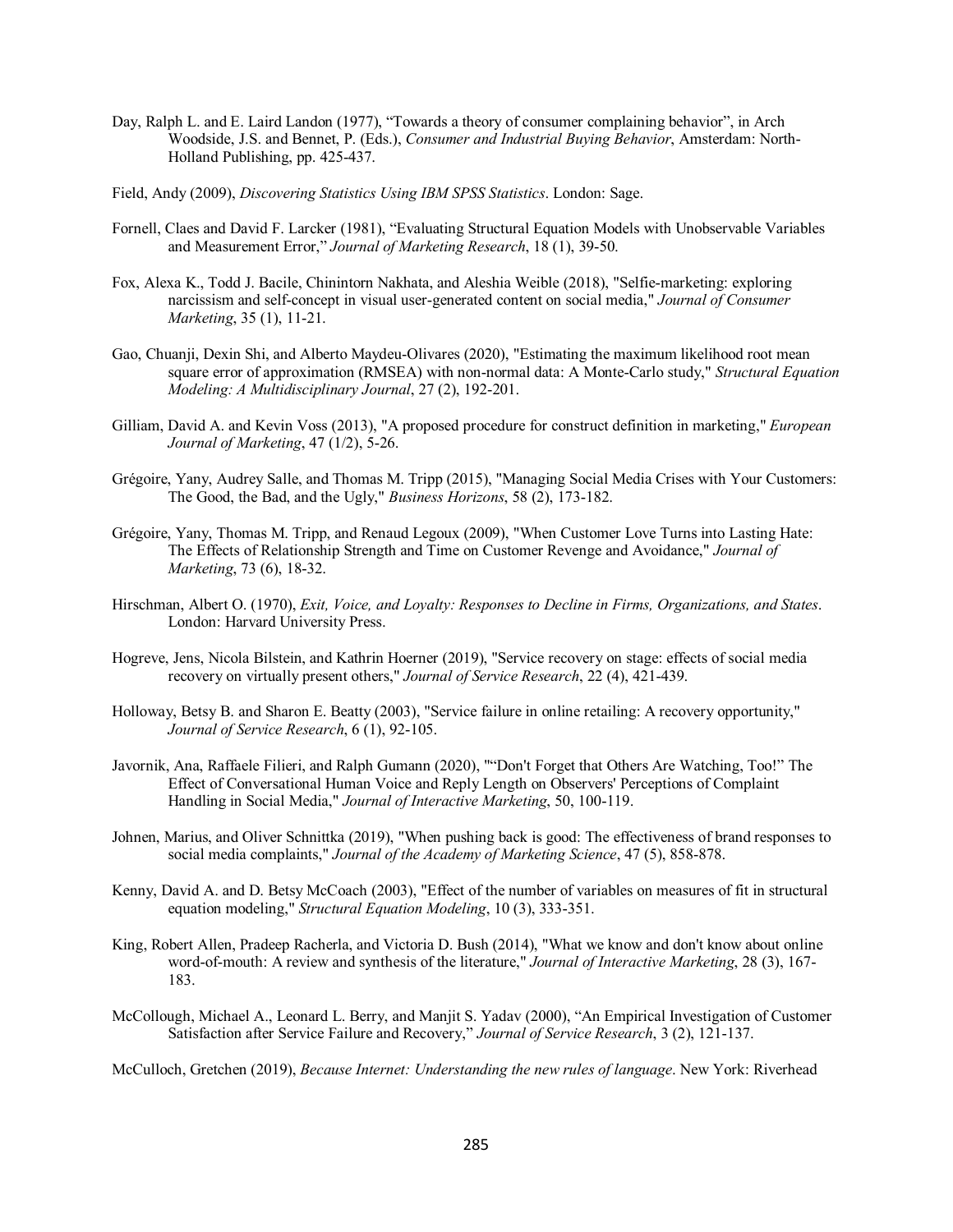Books.

- McFarland, Lynn A., and Robert E. Ployhart (2015), "Social media: A contextual framework to guide research and practice," *Journal of Applied Psychology*, 100 (6), 1653-1677.
- Menchik, Daniel A. and Xiaoli Tian (2008), "Putting social context into text: The semiotics of e-mail interaction," *American Journal of Sociology*, 114 (2), 332-370.
- Meyrowitz, Joshua (1997), "Shifting worlds of strangers: medium theory and changes in "them" versus "us"," *Sociological Inquiry*, 67 (1), 59-71.
- Micceri, Theodore (1989), "The unicorn, the normal curve, and other improbable creatures," *Psychological Bulletin*, 105 (1), 156-166.
- Microsoft (2020), "Civility, Safety & Interaction Online" (accessed June 27, 2020), [available at https://query.prod.cms.rt.microsoft.com/cms/api/am/binary/RE4p1Jf].
- Miller, Janis L., Christopher W. Craighead, and Kirk R. Karwan (2000), "Service recovery: a framework and empirical investigation," *Journal of Operations Management*, 18 (4), 387-400.
- Mohr, Lois A. and Mary Jo Bitner (1995), "The Role of Employee Effort in Satisfaction with Service Transaction," *Journal of Business Research*, 32 (3), 239-252.
- Relling, Marleen, Oliver Schnittka, Christian M. Ringle, Henrik Sattler, and Marius Johnen (2016), "Community Members' Perception of Brand Community Character: Construction and Validation of a New Scale," *Journal of Interactive Marketing*, 36, November, 107-20.
- Reynolds, Kate L. and Lloyd C. Harris (2005), "When service failure is not service failure: an exploration of the forms and motives of "illegitimate" customer complaining," *Journal of Services Marketing*, 19 (5), 321– 335.
- Ro, Heejung and June Wong (2012), "Customer opportunistic complaints management: A critical incident approach," *International Journal of Hospitality Management*, 31 (2), 419-427.
- Rosen, Larry D., Jennifer Chang, Lynne Erwin, L. Mark Carrier, and Nancy A. Cheever (2010), "The relationship between "textisms" and formal and informal writing among young adults," *Communication Research*, 37 (3), 420-440.
- Rossiter, John R. (2002), "The C-OAR-SE procedure for scale development in marketing," International *Journal of Research in Marketing*, 19 (4), 305-335.
- Schaefers, Tobias and Julia Schamari (2016), "Service Recovery via Social Media: The Social Influence Effects of Virtual Presence," *Journal of Service Research*, 19 (2), 192-208.
- Schamari, Julia and Tobias Schaefers (2015), "Leaving the Home Turf: How Brands Can Use Webcare on Consumer-generated Platforms to Increase Positive Consumer Engagement," *Journal of Interactive Marketing*, 30, May, 20-33.
- Schoefer, Klaus and Adamantios Diamantopoulos (2008), "The Role of Emotions in Translating Perceptions of (in)Justice into Postcomplaint Behavioral Responses," *Journal of Service Research*, 11 (1), 91-103.
- Short, John, Ederyn Williams, and Bruce Christie (1976), *The social psychology of telecommunications*. John Wiley & Sons.